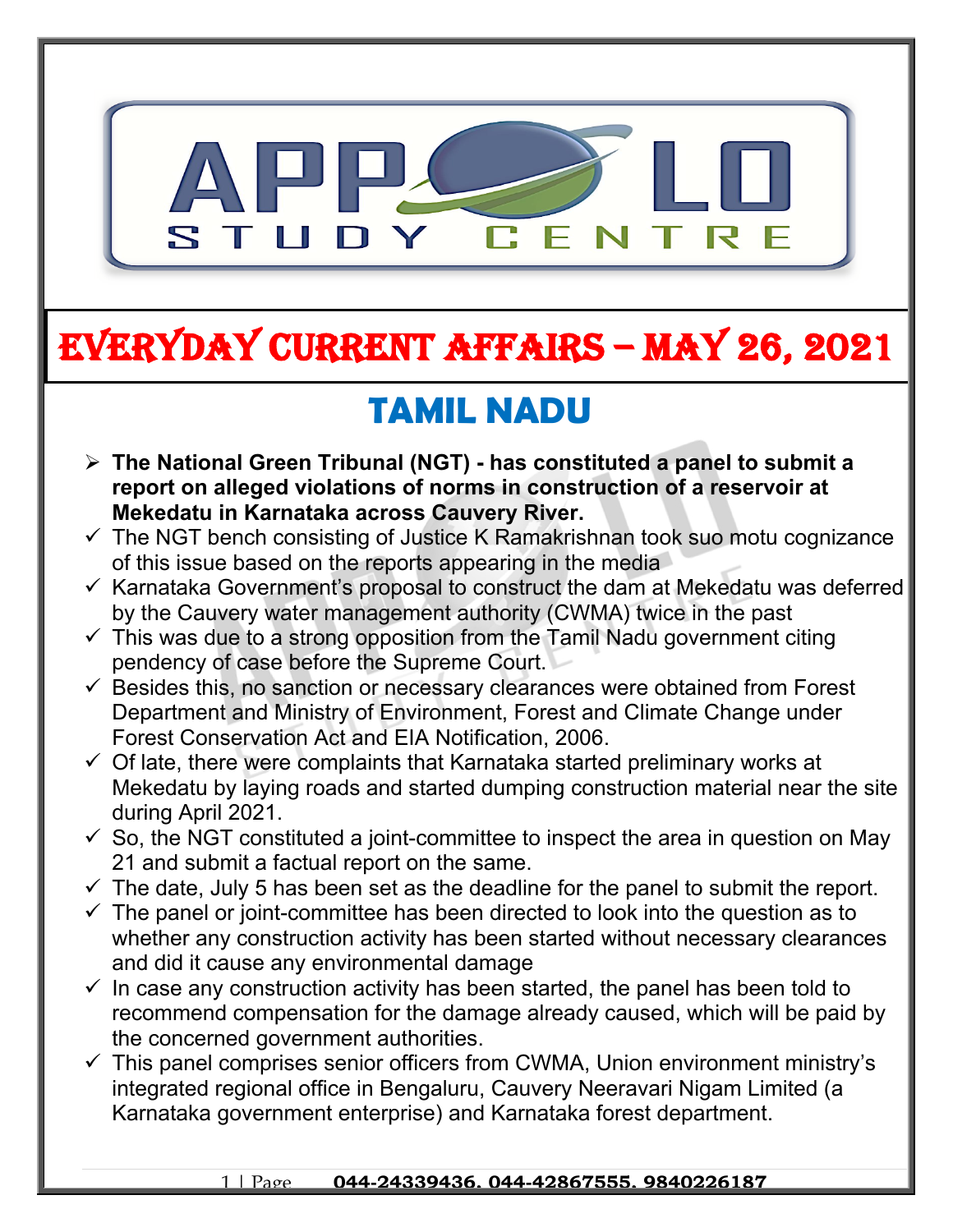- $\checkmark$  The principal chief conservator of forest, Karnataka will be the nodal agency for this panel to coordinate activities and provide necessary logistics support.
- $\checkmark$  The ₹9,000-crore dam project, approved in the year 2017, aims at meeting drinking water needs of Bengaluru and its nearby areas.
- $\checkmark$  It also aims to generate 400 megawatts of power and is undertaken at deep gorge situated at the confluence of river Cauvery and its tributary Arkavathi.
- $\checkmark$  But Tamil Nadu government is opposing it because the dam at upper riparian states will deprive delta farmers in the state of their rightful share of water.
- **Temple town of Kancheepuram has 11 ancient temples from the district named on UNESCO's tentative List of World Heritage Sites**
- $\checkmark$  The nomination will ensure better care of the historic structures as the final honour brings with it international recognition and more tourism opportunities.
- $\checkmark$  Most of these temples were built by the Pallavas and Cholas between AD700 and AD1200
- $\checkmark$  The 11 temples that were submitted by the Union culture ministry to Unesco on April 13 are - Kailasanathar, Piravatneswara, Iravathanesvara, Vaikunta Perumal, Muktesvara, Varadharaja Perumal, Ekambaresvara, Jvaraharesvara, Pandava Dootha Perumal, Yathothkari Perumal and Ulagalanda Perumal.



- $\checkmark$  After inclusion on the tentative list, the final declaration as a world heritage site can take years
- $\checkmark$  The UNESCO's World Heritage Committee studies the dossiers presented on the sites and makes detailed inspections before taking a decision.
- $\checkmark$  While six of the 11 temples on the list are maintained by the Archaeological Survey of India (ASI), five are under the state's Hindu religious and charitable endowments department.
- $\checkmark$  So far Tamil Nadu has four temple complexes that are UNESCO world heritage sites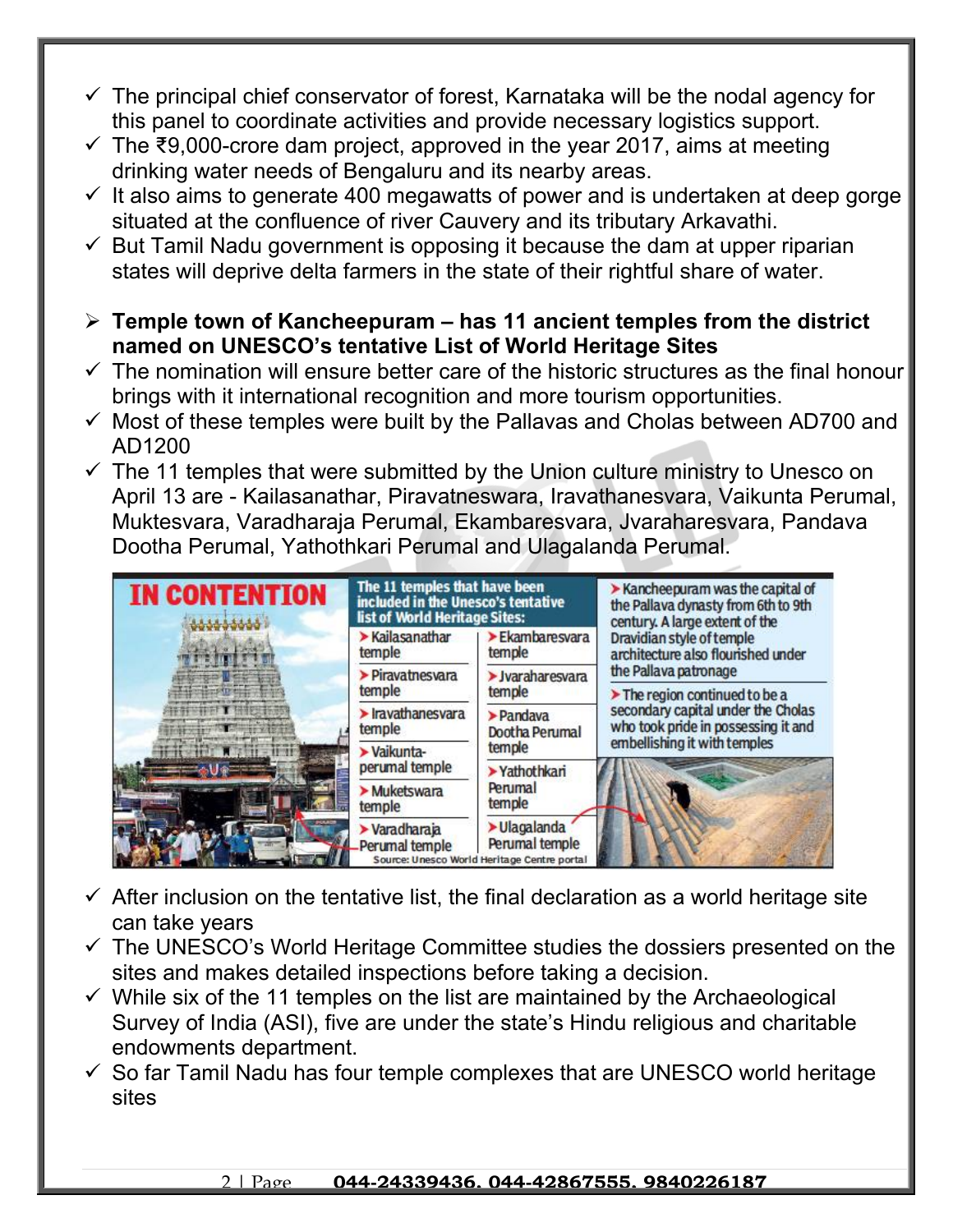- $\checkmark$  They are the monuments at Mamallapuram, the Brihadeeshwara temple at Thanjavur, the Gangaikonda Cholapuram Brihadeeshwara temple at Jayankondam, and the Airavatheeswara temple at Darasuram.
- $\checkmark$  The Sri Ranganathaswamy temple at Srirangam, the Chettinad village clusters and the Padmanabhapuram palace in Kanyakumari are on the tentative list since 2014.

### **NATIONAL**

- **Moderna is expecting to launch a single-dose Covid-19 vaccine in India in the year 2022 and is in talks with Cipla, among other Indian firms**
- $\checkmark$  Another US giant Pfizer is ready to offer 5 crore shots in 2021 itself but it wants significant regulatory relaxations
- $\checkmark$  Moderna has conveyed to Indian authorities that it does not have surplus vaccines to share in 2021
- $\checkmark$  Currently, the country is using two 'made-in India' vaccines Covishield and Covaxin — to inoculate its billion-plus population
- $\checkmark$  It has administered 20 crore doses since launching the world's largest vaccination drive in mid-January.
- $\checkmark$  A third vaccine, Russian-made Sputnik V, has been approved by the government and is being used on a smaller scale at present.
- $\checkmark$  Cipla has already expressed interest in procuring 5 crore doses from Moderna in the next year
- $\checkmark$  It has requested confirmation from the central government in respect of stability in regulatory requirements and policy regime
- **Large social-media companies such as Facebook, Twitter, YouTube, Instagram, and WhatsApp - lose legal protection for the user content posted on their platforms from May 26, 2021**
- $\checkmark$  Going forward, these social media giants stand answerable to Indian civil and criminal laws just like any other ordinary citizen or local entity.
- $\checkmark$  Till May 25, they enjoyed immunity when it came to the content posted by any third-party user on their platforms.
- $\checkmark$  The only obligation on them was to take down any illegal content that they noticed on their own, or when it was highlighted to them by the state, or the courts, or any responsible/aggrieved party.
- $\checkmark$  Henceforth, it's a civil and criminal liability on them for any illegal post found on their platform.
- $\checkmark$  The new Information Technology (Digital media) Rules for large social-media intermediaries were announced on February 25 this year
- $\checkmark$  The Government has given three months time to prepare for the new regime and for the implementation of the norms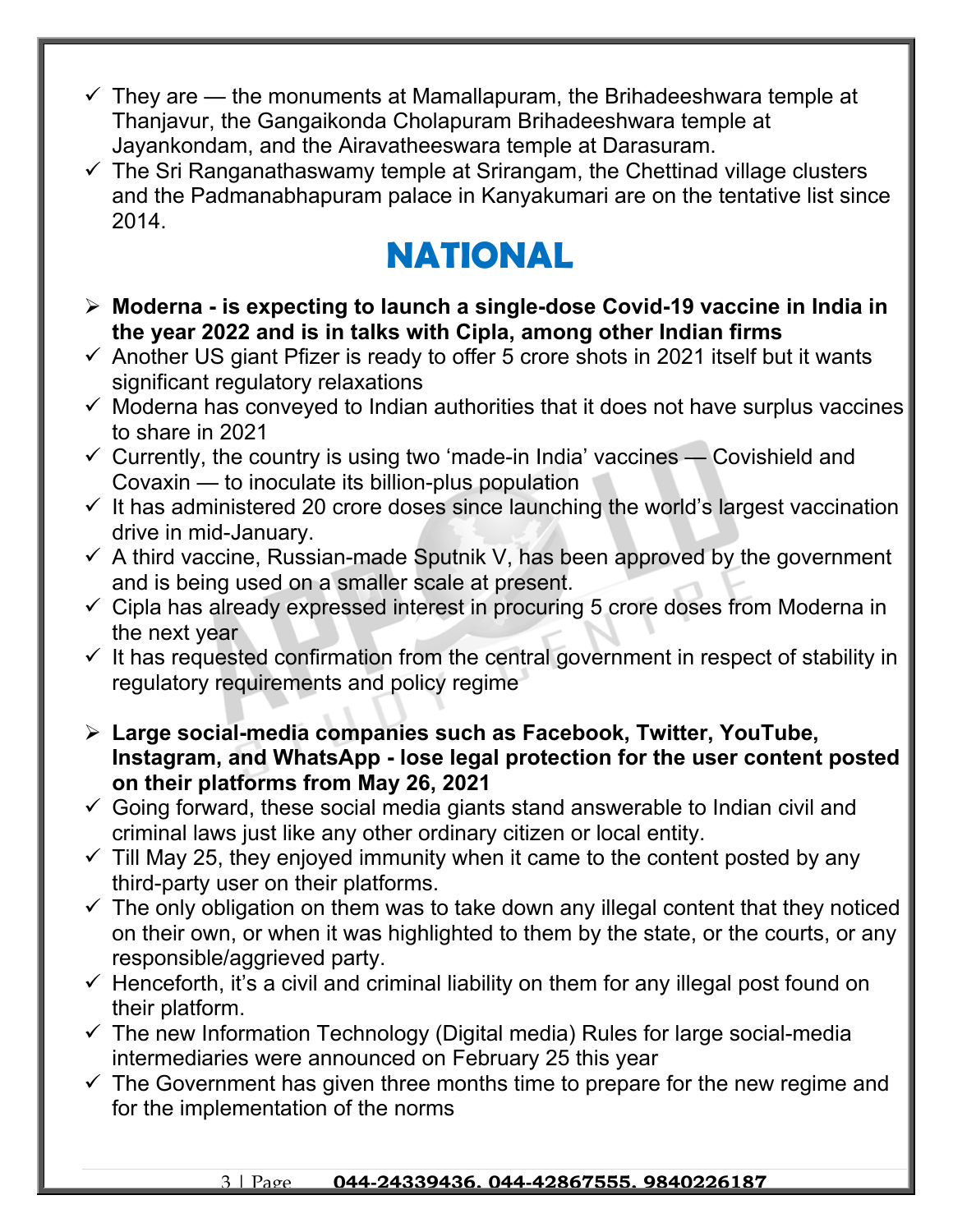- $\checkmark$  According to new rules, a resident grievance officer will be appointed under larger grievance redressal mechanism
- $\checkmark$  There will be active monitoring of content on social media platforms and monthly compliance reports will be made for Indian users
- **On May 25, Mumbai-headquartered PharmEasy acquired smaller rival Medlife, making it the largest consolidation in the e-pharmacy space.**



- $\checkmark$  PharmEasy, valued at \$1.5 billion, became India's first e-pharmacy unicorn last month after raising around \$320 million from TPG Growth and Prosus Ventures.
- $\checkmark$  The deal will result in Medlife ceasing operations and its existing customers being able to access their details through the PharmEasy app.
- $\checkmark$  The acquisition will make the merged entity the largest healthcare delivery platform across the country.
- $\checkmark$  While the consolidated entity will serve two million customers every month, Bengaluru-headquartered Medlife's retail partners will be joining PharmEasy.
- **The Union Ministry of Power has announced to set up a 'National Mission on use of Biomass' in coal based thermal power plants.**
- $\checkmark$  The Mission will ensure carbon-neutral thermal power generation and establish cleaner energy sources.
- $\checkmark$  It will also assist the government's ambitious National Clean Air Programme, launched to tackle air pollution problem in a comprehensive manner
- $\checkmark$  The programme seeks to achieve 20% to 30% reduction in Particulate Matter concentrations by 2024
- $\checkmark$  The Mission will be administered by a Steering Committee, which is headed by Power Secretary, and consisting of all stakeholders, representatives from Petroleum and New & Renewable Energy Ministries.

### **INTERNATIONAL**

- **Microsoft announced that Internet Explorer 11 desktop browser will be retired on June 15, 2022, for some versions of Windows 10.**
- $\checkmark$  However, Internet Explorer-based websites and applications will continue to work on new Microsoft Edge (Internet Explorer) mode till 2029.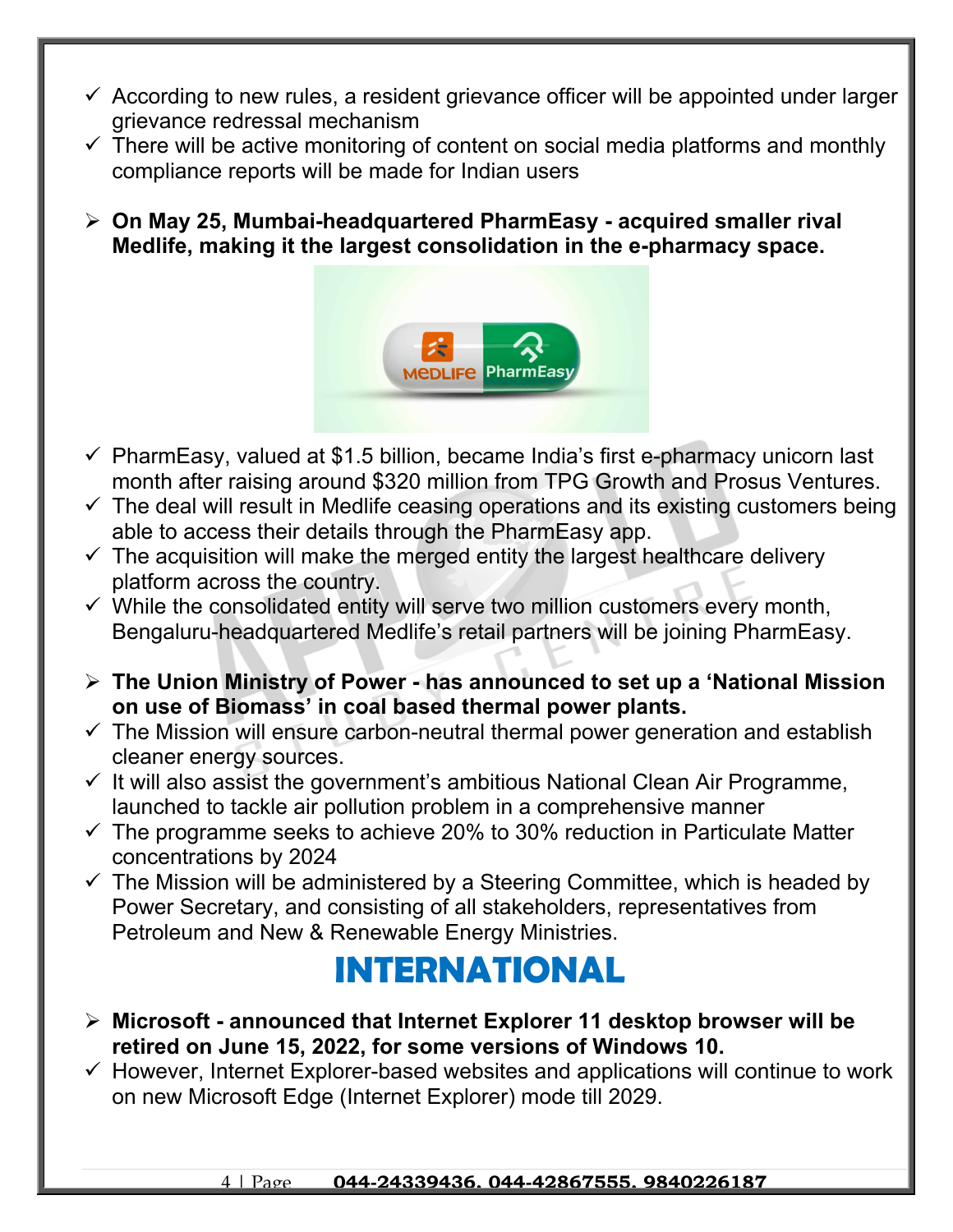

- $\checkmark$  Microsoft is retiring Internet Explorer (IE) because it has been developing "Microsoft Edge with IE mode" to replace Internet Explorer 11 desktop application.
- $\checkmark$  Microsoft edge will help in providing more secure, faster and modern browsing experience, apart from eliminating compatibility issues related with Internet Explorer based websites and applications.
- $\checkmark$  According to Microsoft, MSHTML (Trident) engine, Windows 10 LTSC and Server Internet Explorer 11 desktop applications will not be affected by retirement of IE.
- $\checkmark$  Windows 7 Extended Security Updates, Windows 8.1, Windows 10 Server- both SAC & LTSC etc will continue having IE 11 desktop application.
- $\checkmark$  Internet Explorer was launched in 1995 by Microsoft as a web browser operating on Windows Operation System.

## **APPOINTMENTS**

 **Subodh Kumar Jaiswal - has been appointed as the chief of the Central Bureau of Investigation (CBI) on May 25.**



- $\checkmark$  Jaiswal, a 1985 batch IPS officer of Maharashtra Cadre, is currently serving as the Director General of Central Industrial Security Forces (CISF)
- $\checkmark$  Other two officers shortlisted by the PM-led selection committee on May 24 were Special Secretary in the Ministry of Home Affairs V.S.K. Kaumudi and another IPS officer of Bihar cadre and SSB chief Kumar Rajesh Chandra.

#### 5 | Page **044-24339436, 044-42867555, 9840226187**